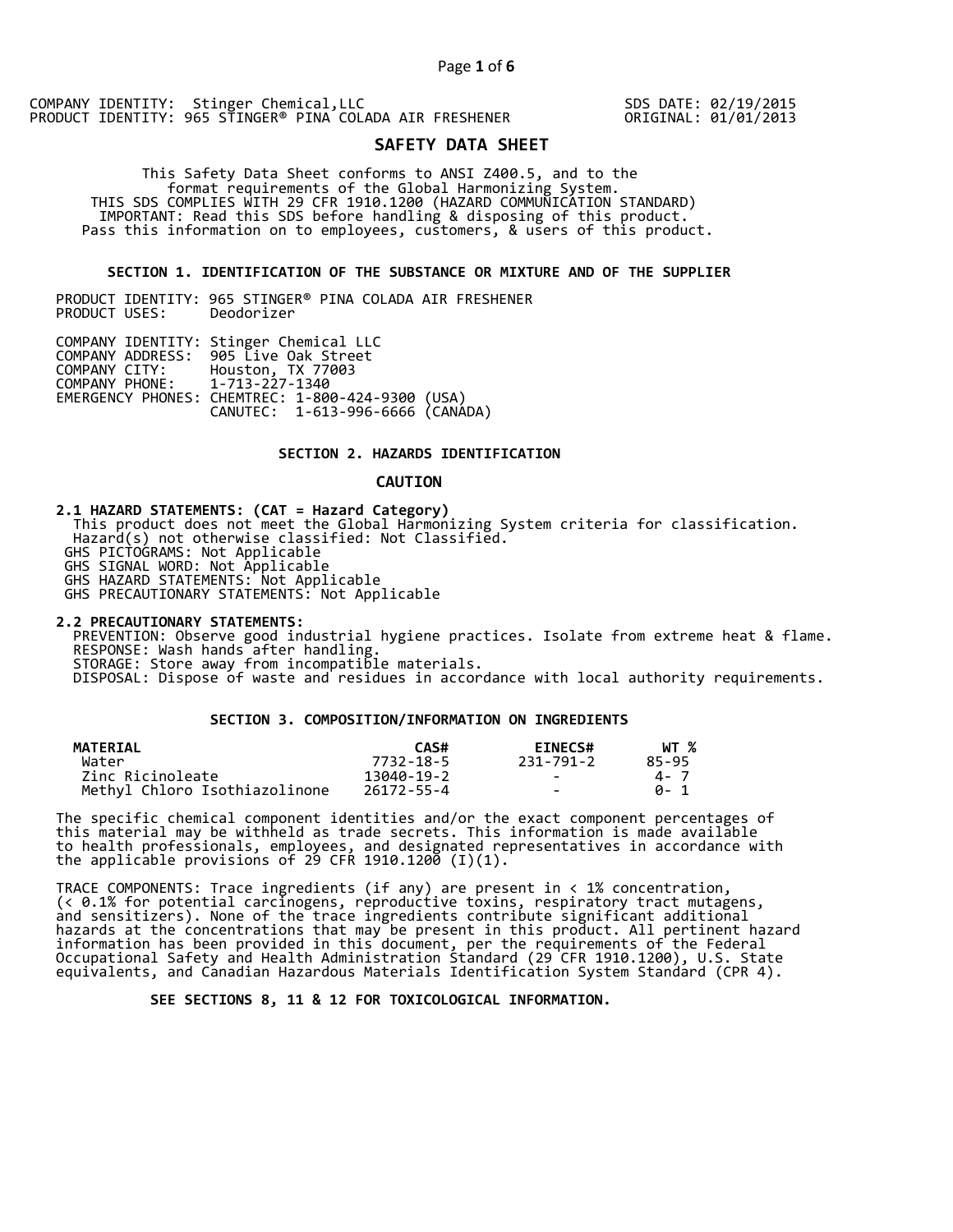SDS DATE: 02/19/2015 ORIGINAL: 01/01/2013

#### **SECTION 4. FIRST AID MEASURES**

4.1 MOST IMPORTANT SYMPTOMS/EFFECTS, ACUTE & CHRONIC: See Section 11 for Symptoms/Effects (acute & chronic).

- 4.2 EYE CONTACT: For eyes, flush with plenty of water for 15 minutes & get medical attention.
- 4.3 SKIN CONTACT: In case of contact with skin immediately remove contaminated clothing. Wash with soap & water.

4.4 INHALATION:

 After high vapor exposure, remove to fresh air. If breathing is difficult, give oxygen. If breathing has stopped, trained personnel should immediately begin artificial respiration. If the heart has stopped, trained personnel should immediately begin cardiopulmonary resuscitation (CPR).

4.5 SWALLOWING: Rinse mouth. GET MEDICAL ATTENTION IMMEDIATELY. Do NOT give liquids to an unconscious or convulsing person.

#### **SECTION 5. FIRE FIGHTING MEASURES**

- 5.1 FIRE & EXPLOSION PREVENTIVE MEASURES: NO open flames.
- 5.2 SUITABLE (& UNSUITABLE) EXTINGUISHING MEDIA: Use dry powder.
- 5.3 SPECIAL PROTECTIVE EQUIPMENT & PRECAUTIONS FOR FIRE FIGHTERS: Water spray may be ineffective on fire but can protect fire-fighters & cool closed containers. Use fog nozzles if water is used. Do not enter confined fire-space without full bunker gear. (Helmet with face shield, bunker coats, gloves & rubber boots).

5.4 SPECIFIC HAZARDS OF CHEMICAL & HAZARDOUS COMBUSTION PRODUCTS: SLIGHTLY COMBUSTIBLE! Isolate from oxidizers, heat, & open flame. Closed containers may explode if exposed to extreme heat. Applying to hot surfaces requires special precautions. Continue all label precautions!

# **SECTION 6. ACCIDENTAL RELEASE MEASURES**

- 6.1 PERSONAL PRECAUTIONS, PROTECTIVE EQUIPMENT & EMERGENCY PROCEDURES: Keep unprotected personnel away. Wear appropriate personal protective equipment given in Section 8.
- 6.2 ENVIRONMENTAL PRECAUTIONS: Keep from entering storm sewers and ditches which lead to waterways.
- 6.3 METHODS & MATERIAL FOR CONTAINMENT & CLEAN-UP: Stop spill at source. Dike and contain. Collect leaking & spilled liquid in sealable containers as far as possible.

# **SECTION 7. HANDLING AND STORAGE**

7.1 PRECAUTIONS FOR SAFE HANDLING: Isolate from oxidizers, heat, & open flame. Avoid prolonged or repeated Avoid prolonged or repeated contact. Consult Safety Equipment Supplier. Avoid free fall of liquid. Ground containers when transferring. Do not flame cut, braze, or weld. Continue all label precautions!

7.2 CONDITIONS FOR SAFE STORAGE, INCLUDING ANY INCOMPATIBILITIES: Isolate from strong oxidants. Do not store above 49 C/120 F. Keep container tightly closed & upright when not in use to prevent leakage.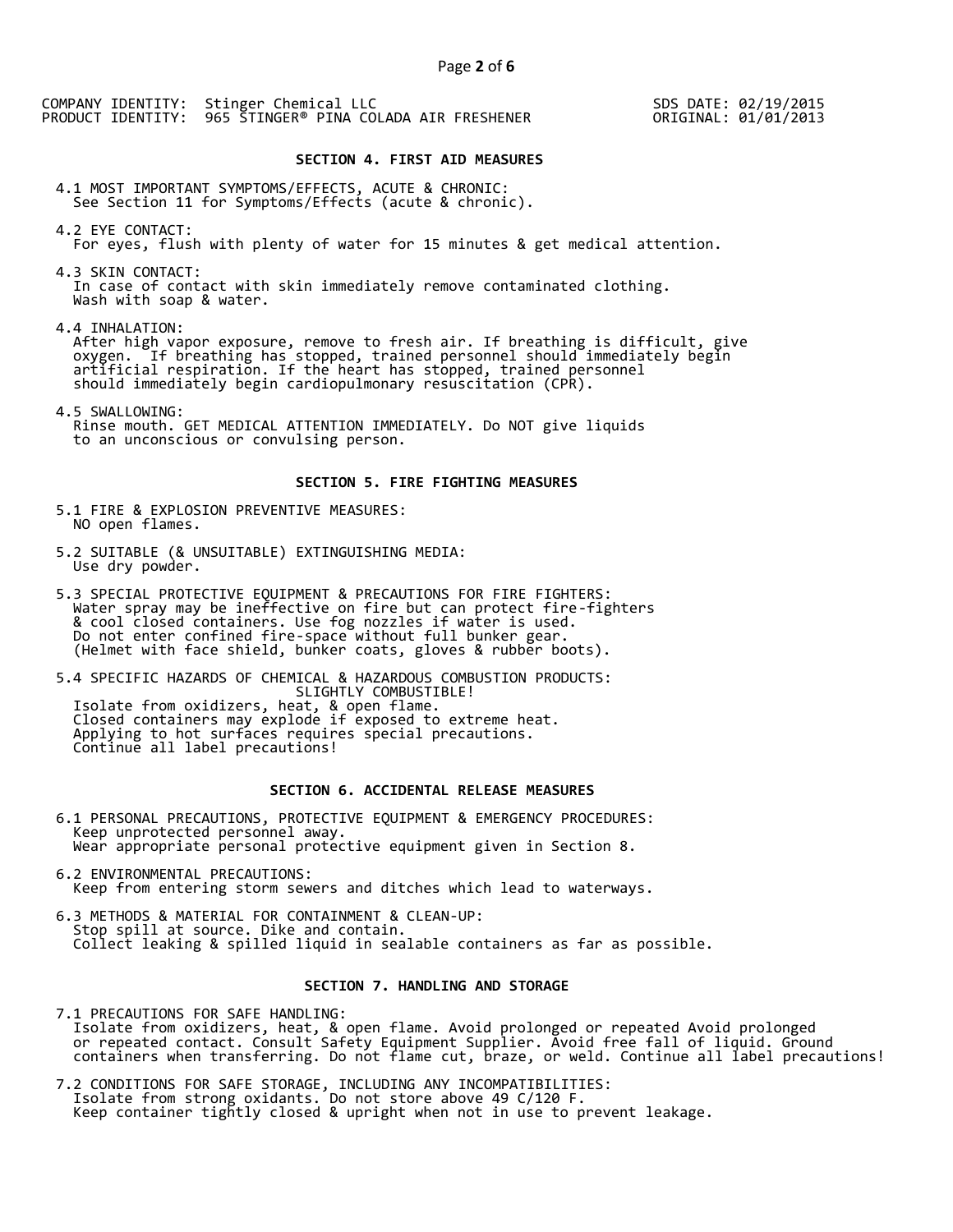SDS DATE: 02/19/2015 ORIGINAL: 01/01/2013

# **SECTION 8. EXPOSURE CONTROLS/PERSONAL PROTECTION**

| 8.1 EXPOSURE LIMITS:<br>MATERIAL |            |                          |                      |             |
|----------------------------------|------------|--------------------------|----------------------|-------------|
|                                  | CAS#       |                          | EINECS# TWA (OSHA)   | TLV (ACGIH) |
| Water                            | 7732-18-5  |                          | 231-791-2 None Known | None Known  |
| Zinc Ricinoleate                 | 13040-19-2 | <b>Contract Contract</b> | None Known           | None Known  |
| Methyl Chloro Isothiazolinone    | 26172-55-4 | <b>Contract Contract</b> | None Known           | None Known  |

This product contains no EPA Hazardous Air Pollutants (HAP) in amounts  $> 0.1\%$ .

#### 8.2 APPROPRIATE ENGINEERING CONTROLS:

RESPIRATORY EXPOSURE CONTROLS

 A respiratory protection program that meets OSHA 29 CFR 1910.134 and ANSI Z86.2 requirements or European Standard EN 149 must be followed whenever workplace conditions warrant a respirator's use.

# VENTILATION<br>LOCAL EXHAUST:

before reuse.

LOCAL EXHAUST: Necessary MECHANICAL (GENERAL): Acceptable<br>SPECIAL: None OTHER: None SPECIAL: None OTHER: None Please refer to ACGIH document, "Industrial Ventilation, A Manual of Recommended Practices", most recent edition, for details.

#### 8.3 INDIVIDUAL PROTECTION MEASURES, SUCH AS PERSONAL PROTECTIVE EQUIPMENT: PERSONAL PROTECTIONS: Wear OSHA Standard goggles or face shield. Consult Safety Equipment Supplier. Wear goggles, face shield, gloves, apron & footwear impervious to material. Wash clothing

WORK & HYGIENIC PRACTICES:

 Provide readily accessible eye wash stations & safety showers. Wash at end of each workshift & before eating, smoking or using the toilet. Promptly remove clothing that becomes contaminated. Destroy contaminated leather articles. Launder or discard contaminated clothing.

# **SECTION 9. PHYSICAL & CHEMICAL PROPERTIES**

| APPEARANCE:                                                         | Liquid,                                                                            |
|---------------------------------------------------------------------|------------------------------------------------------------------------------------|
| ODOR:                                                               | Opaque, YELLOW                                                                     |
| ODOR THRESHOLD:                                                     | Not Available                                                                      |
| pH (Neutrality):                                                    |                                                                                    |
| MELTING POINT/FREEZING POINT:                                       |                                                                                    |
| BOILING RANGE (IBP, 50%, Dry Point):                                | > 100 C / > 212 F (*=End Point)                                                    |
|                                                                     | 7.8 - o.∠<br>Not Available<br>> 100 C / > 212<br>Not Applicable<br>''-+ Annlicable |
| FLASH POINT (TÈST METHÓD):<br>EVAPORATION RATE (n-Butyl Acetate=1): | Not Applicable                                                                     |
| FLAMMABILITY CLASSIFICATION:                                        | Class III-B                                                                        |
| LOWER FLAMMABLE LIMIT IN AIR (% by vol):                            | 10.0 (Lowest Component)                                                            |
| UPPER FLAMMABLE LIMIT IN AIR $(X$ by vol):                          | Not Available                                                                      |
| VAPOR PRESSURE (mm of Hg)@20 C                                      | 17.5                                                                               |
| VAPOR DENSITY (air=1):                                              | 0.670                                                                              |
| GRAVITY @ 68/68 F / 20/20 C:                                        |                                                                                    |
| DENSITY:                                                            | 0.999                                                                              |
| SPECIFIC GRAVITY (Water=1):                                         | 1.000                                                                              |
| POUNDS/GALLON:                                                      | 8.330                                                                              |
| WATER SOLUBILITY:                                                   | Appreciable                                                                        |
| PARTITION COEFFICIENT (n-Octane/Water):                             | Not Available                                                                      |
| AUTO IGNITION TEMPERATURE:                                          | Not Applicable                                                                     |
| DECOMPOSITION TEMPERATURE:                                          | Not Available                                                                      |
| TOTAL VOC'S (TVOC)*:                                                | 0.0 Vol% /0.0 g/L / 0.000 Lbs/Gal                                                  |
| NONEXEMPT VOC'S (CVOC)*:                                            | 0.0 Vol% /0.0 $\bar{g}/L$ / 0.000 Lbs/Gal                                          |
| HAZARDOUS AIR POLLUTANTS (HAPS):                                    | 0.0 Wt% /0.0 g/L / 0.000 Lbs/Gal                                                   |
| NONEXEMPT VOC PARTIAL PRESSURE (mm of Hg @ 20 C)                    | 0.0                                                                                |
| VISCOSITY @ 20 C (ASTM D445):                                       | Not Available                                                                      |
| * Using CARB (California Air Resources Board Rules).                |                                                                                    |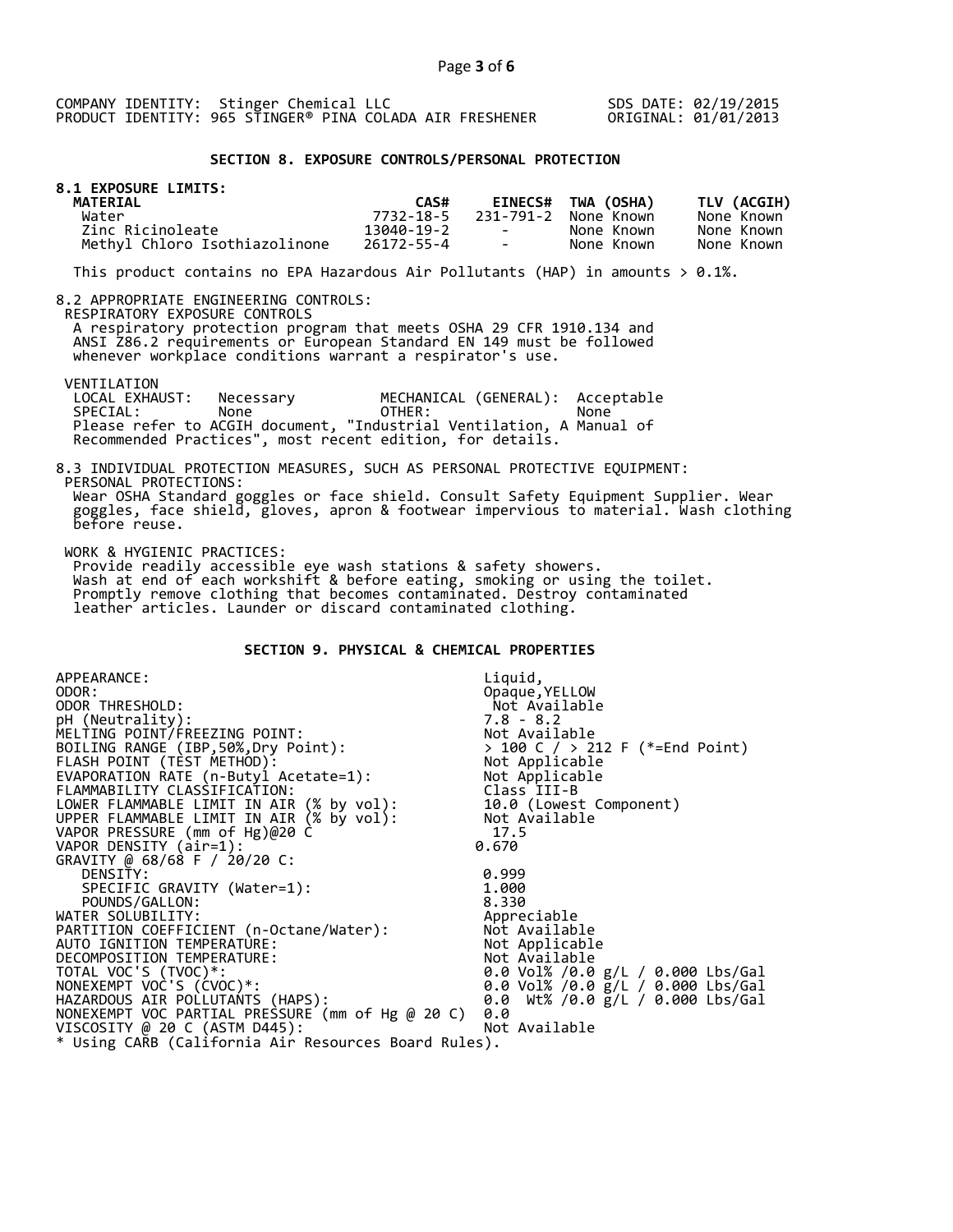SDS DATE: 02/19/2015 ORIGINAL: 01/01/2013

#### **SECTION 10. STABILITY & REACTIVITY**

10.1 REACTIVITY & CHEMICAL STABILITY: Stable under normal conditions, no hazardous reactions when kept from incompatibles.

10.2 POSSIBILITY OF HAZARDOUS REACTIONS & CONDITIONS TO AVOID: Isolate from extreme heat, & open flame.

10.3 INCOMPATIBLE MATERIALS: Isolate from oxidizers.

10.4 HAZARDOUS DECOMPOSITION PRODUCTS: Carbon oxides, zinc oxide.

10.5 HAZARDOUS POLYMERIZATION: Will not occur.

#### **SECTION 11. TOXICOLOGICAL INFORMATION**

## **11.1 ACUTE HAZARDS**

 11.11 EYE & SKIN CONTACT: Acute overexposure can cause irritation to skin. Acute overexposure can cause irritation to eyes.

11.12 INHALATION:

 11.13 SWALLOWING: Swallowing can cause abdominal irritation, nausea, vomiting & diarrhea.

#### **11.2 SUBCHRONIC HAZARDS/CONDITIONS AGGRAVATED**

 MEDICAL CONDITIONS AGGRAVATED BY EXPOSURE: Pre-existing disorders of any target organs mentioned in this Document can be aggravated by over-exposure by routes of entry to components of this product. Persons with these disorders should avoid use of this product.

#### **11.3 CHRONIC HAZARDS**

 11.31 CANCER, REPRODUCTIVE & OTHER CHRONIC HAZARDS: This product has no carcinogens listed by IARC, NTP, NIOSH, OSHA or ACGIH, as of this date, greater or equal to 0.1%.

11.32 TARGET ORGANS: May cause damage to target organs, based on animal data.

11.33 IRRITANCY: Irritating to contaminated tissue.

11.34 SENSITIZATION: No component is known as a sensitizer.

11.35 MUTAGENICITY: No known reports of mutagenic effects in humans.

11.36 EMBRYOTOXICITY: No known reports of embryotoxic effects in humans.

11.37 TERATOGENICITY: No known reports of teratogenic effects in humans.

11.38 REPRODUCTIVE TOXICITY: No known reports of reproductive effects in humans.

 A MUTAGEN is a chemical which causes permanent changes to genetic material (DNA) such that the changes will propagate across generational lines. An EMBRYOTOXIN is a chemical which causes damage to a developing embryo (such as: within the first 8 weeks of pregnancy in humans), but the damage does not propagate across generational lines. A TERATOGEN is a chemical which causes damage to a developing fetus, but the damage does not propagate across generational lines. A REPRODUCTIVE TOXIN is any substance which interferes in any way with the reproductive process.

# 11.4 MAMMALIAN TOXICITY INFORMATION

No mammalian information is available on this product.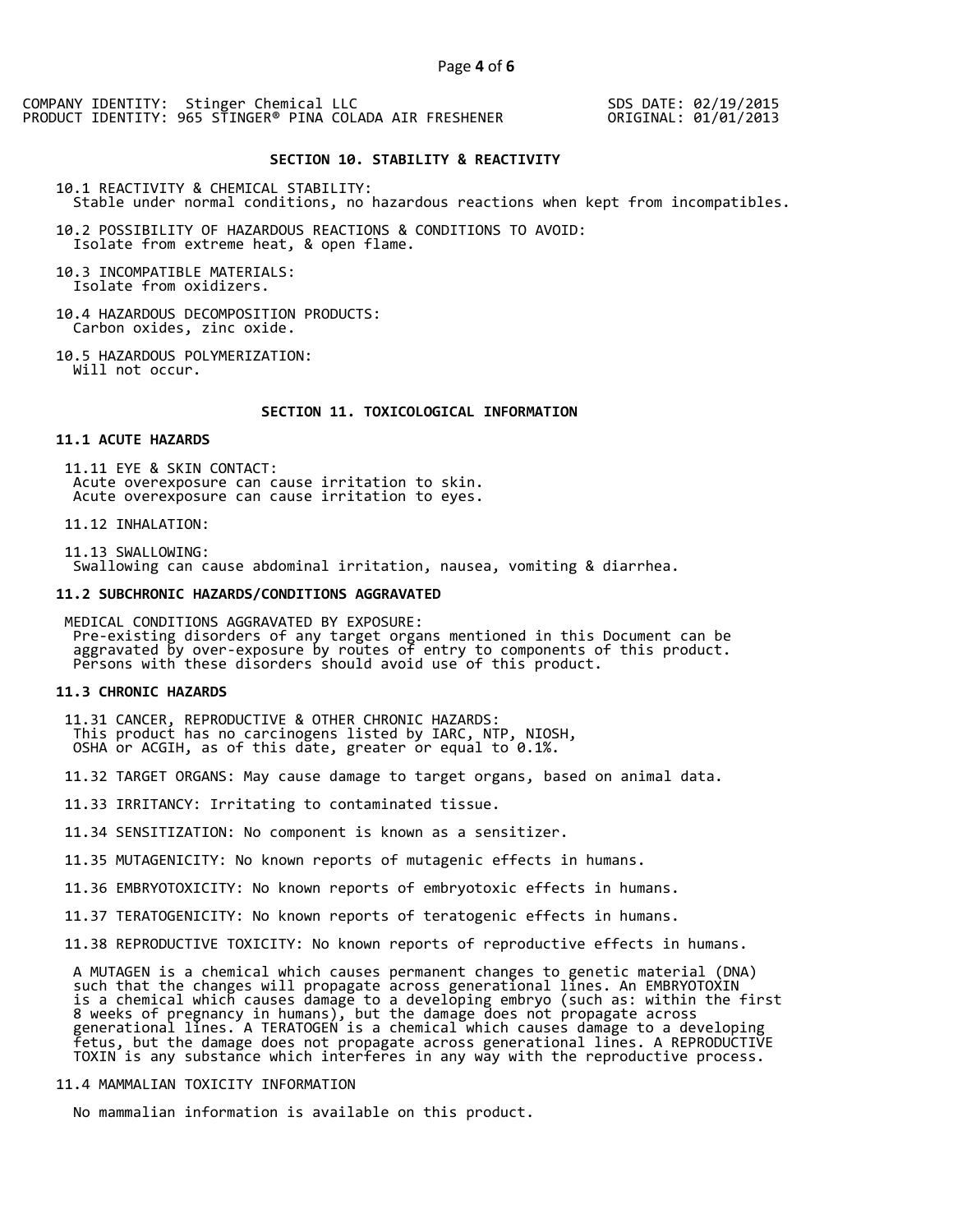SDS DATE: 02/19/2015 ORIGINAL: 01/01/2013

#### **SECTION 12. ECOLOGICAL INFORMATION**

**12.1 ALL WORK PRACTICES MUST BE AIMED AT ELIMINATING ENVIRONMENTAL CONTAMINATION.** 

12.2 EFFECT OF MATERIAL ON PLANTS AND ANIMALS: This product may be harmful or fatal to plant and animal life if released into the environment. Refer to Section 11 (Toxicological Information) for further data on the effects of this product's components on test animals.

12.3 EFFECT OF MATERIAL ON AQUATIC LIFE: No aquatic environmental information is available on this product.

12.4 MOBILITY IN SOIL This material is a mobile liquid.

12.5 DEGRADABILITY This product is completely biodegradable.

12.6 ACCUMULATION Bioaccumulation of this product has not been determined.

# **SECTION 13. DISPOSAL CONSIDERATIONS**

Processing, use or contamination may change the waste disposal requirements. Do not dispose of on land, in surface waters, or in storm drains. Waste should be recycled or disposed of in accordance with regulations. Large amounts should be collected for reuse or consigned to licensed waste haulers for disposal. **ALL DISPOSAL MUST BE IN ACCORDANCE WITH ALL FEDERAL, STATE, PROVINCIAL, AND LOCAL REGULATIONS. IF IN DOUBT, CONTACT PROPER AGENCIES.** 

#### **SECTION 14. TRANSPORT INFORMATION**

MARINE POLLUTANT: No DOT/TDG SHIP NAME: Not Regulated DRUM LABEL:<br>IATA / ICAO: IATA / ICAO: Not Regulated<br>IMO / IMDG: Not Regulated Not Regulated EMERGENCY RESPONSE GUIDEBOOK NUMBER: None

# **SECTION 15. REGULATORY INFORMATION**

**15.1 EPA REGULATION: SARA SECTION 311/312 HAZARDS: None Known** 

All components of this product are on the TSCA list. This material contains no known products restricted under SARA Title III, Section 313 in amounts greater or equal to 1%.

**15.2 STATE REGULATIONS:**

 THIS PRODUCT MEETS REQUIREMENTS OF SOUTHERN CALIFORNIA AQMD RULE 443.1 & SIMILAR REGULATIONS

 CALIFORNIA SAFE DRINKING WATER & TOXIC ENFORCEMENT ACT (PROPOSITION 65): This product contains no chemicals known to the State of California to cause cancer or reproductive toxicity.

#### **15.3 INTERNATIONAL REGULATIONS**

 The identified components of this product are listed on the chemical inventories of the following countries: Australia (AICS), Canada (DSL or NDSL), China (IECSC), Europe (EINECS, ELINCS), Japan (METI/CSCL, MHLW/ISHL), South Korea (KECI), New Zealand (NZIoC), Philippines (PICCS), Switzerland (SWISS), Taiwan (NECSI), USA (TSCA).

**15.4 CANADA: WORKPLACE HAZARDOUS MATERIALS INFORMATION SYSTEM (WHMIS)**  D2B: Irritating to skin / eyes.

 This product was classified using the hazard criteria of the Controlled Products Regulations (CPR). This Document contains all information required by the CPR.